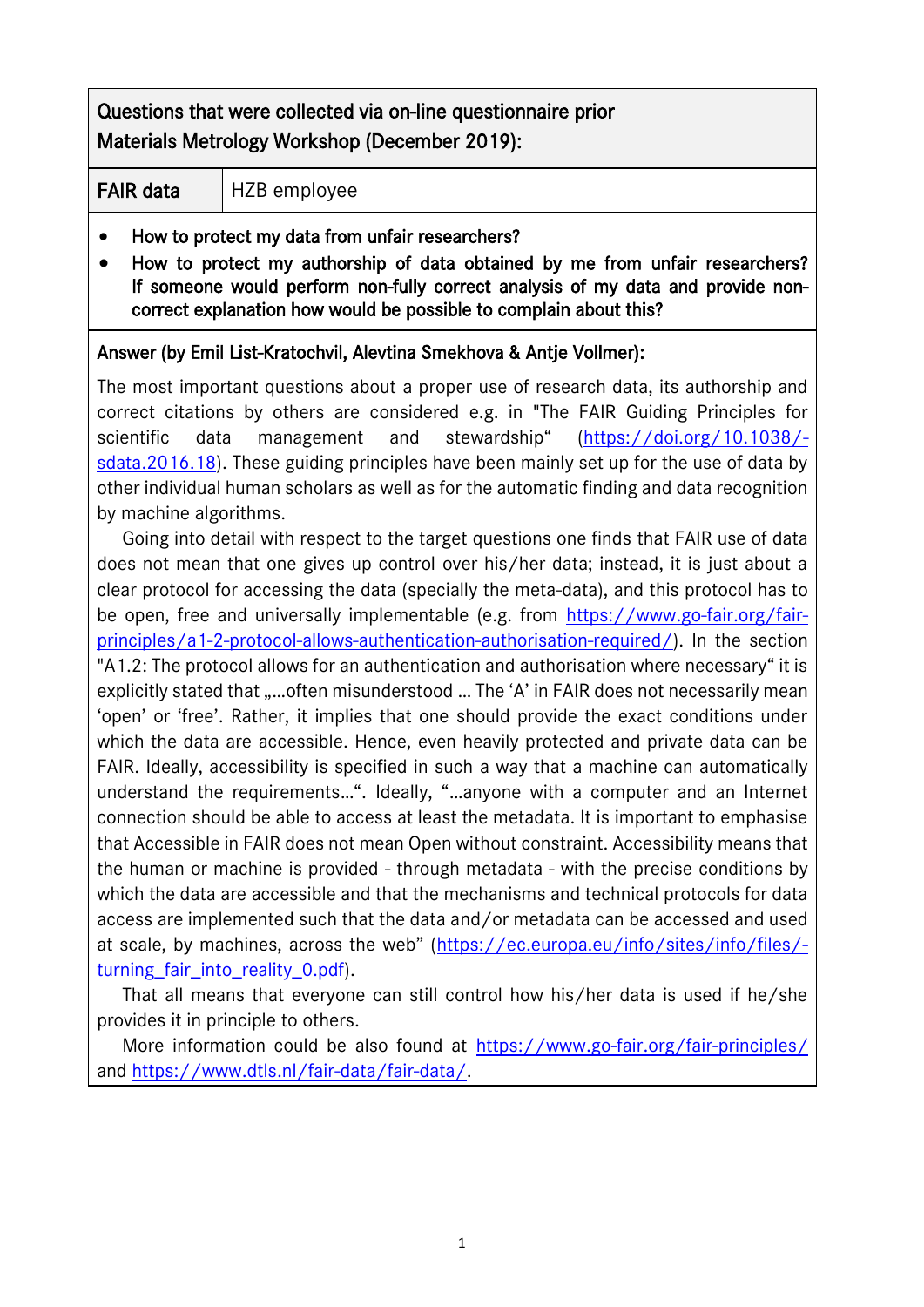Imaging, **Diffraction** Head of Group

BESSY III - It would be very advantageous if large Institutions (HZB, PTB, BAM, HU, TU, FU) would have several beamlines on their own (multi-purpose) or shared among them (dedicated to specific subjects). Which is the strategy? Are there consultations among such Institutions? Are there any common plans?

## Answer (by Mathias Richter):

Already at BESSY I, PTB has operated own beamlines from 1982 to 1999. Currently PTB uses 6 beamlines/stations at BESSY II and 6 at PTB's own Metrology Light Source (MLS, operated by HZB) for various applications in the field of Metrology with Synchrotron Radiation: Radiometry, Reflectometry, Materials Metrology … For hard X-rays, PTB uses also the BAMline. Current discussions between the strategic partners (HZB, PTB, BAM, MPG, Berlin Universities, …) refer to similar structures also for the future (BESSY III & MLS II).

| Optical<br>Constants in<br>the EUV<br>Spectral<br>Range | PTB employee |
|---------------------------------------------------------|--------------|
|---------------------------------------------------------|--------------|

How to properly determine the uncertainties in the optical constants at the Soft X-ray/ EUV spectral range?

### Answer (by Mathias Richter):

The main details could be found in these publications:

- Gottwald, K. Wiese, U. Kroth, and M. Richter, Uncertainty analysis for the determination of B4C optical constants by angle-dependent reflectance measurement for 40 nm to 80 nm wavelength, Appl. Opt. 56, 5768 (2017);
- A. Gottwald, K. Wiese, T. Siefke, M. Richter, Validation of thin film TiO2 optical constants by reflectometry and ellipsometry in the VUV spectral range, Meas. Sci. Technol. 30, 045201 (2019).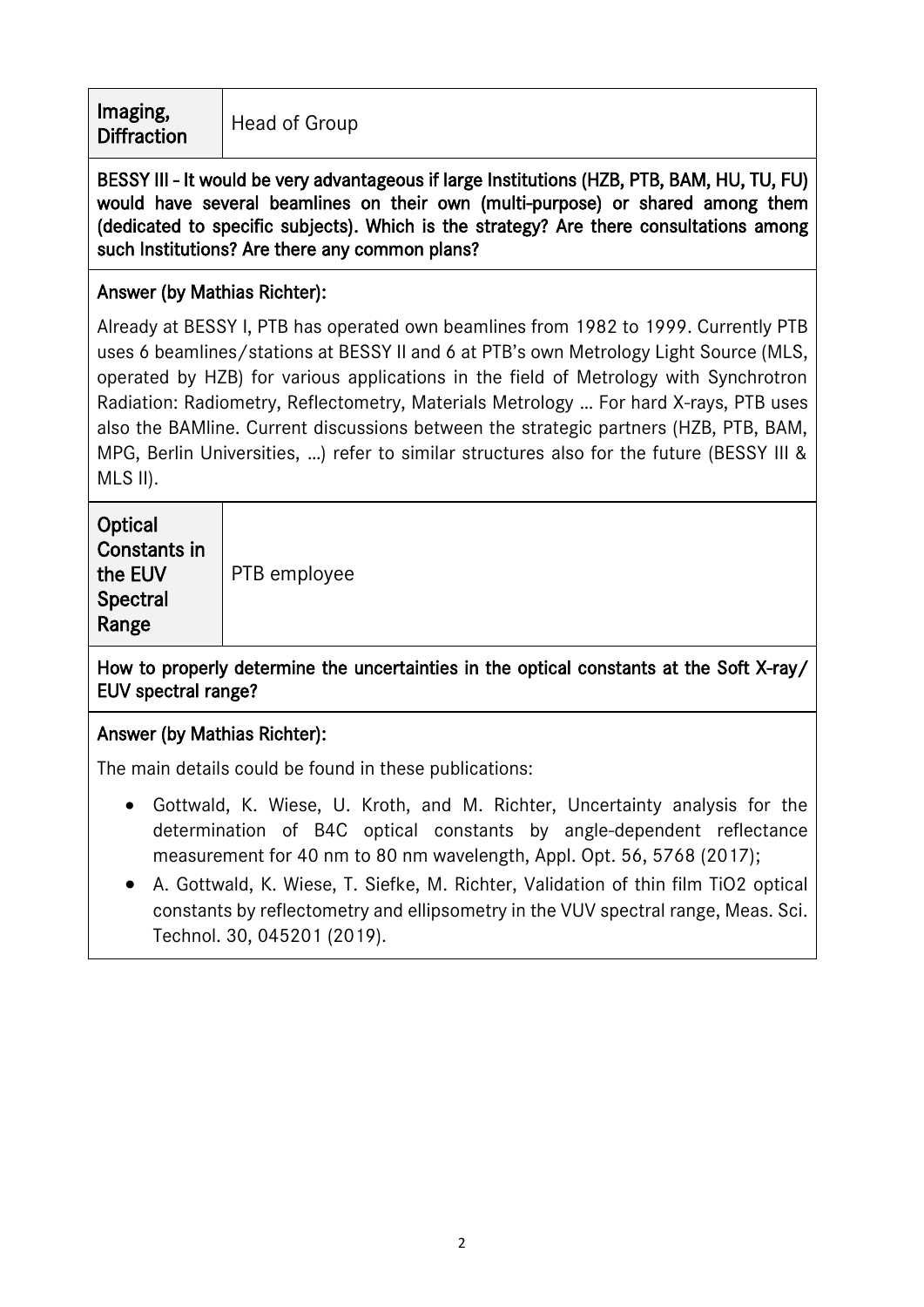| X-ray | HZB/PTB/academic employee                                 |
|-------|-----------------------------------------------------------|
|       | spectroscopy   (or any other definition you would prefer) |

#### Which kind of need do you see for absolute measurements to correlate the materials; functionality with the underlying chemical and physical material properties?

#### Answer (by Mathias Richter):

In order to correlate the functionality of a device with its materials properties, the latter must be determined in terms of absolute analytical measurements, traceable to SI-units with a reliable uncertainty budget. For this purpose, the requirements are:

- (i) stable storage ring operation with respect to beam current and position (lifetime);
- (ii) optimized and well-characterized beamlines (stable flux monitor, high spectral purity, stable and calibrated photon flux detector, diagnostics for beam position and size);
- (iii) quality management system with respect to beamline and analysis setup documentation, characterization, and operation; measurement procedures and data acquisition, documentation and storage; the calculation of uncertainty budgets.

**Open data** | HZB employee

Would it be possible to increase an embargo period for data before make them open from 5 to 15 years in the fields NOT related to e.g. medical studies? It would protect the young researches from unfair competition. To whom such questions could be addressed?

Answer (by Jens Viefhaus): This question has to be discussed with the funding bodies, if possible. These constraints are defined by them as they are the ones pushing primarily for "open data".

Answer (by Heike Görzig): The embargo period of five years is defined in the HZB Data Policy. This Data Policy has been set into force as a decision of the HZB management after discussion in several panels and committees at HZB, involving among others: the "BER Runde", the "BESSY Runde", the User's committee, the Scientific-Technical Council (WTR), and the Scientific Advisory Council (SAC). If one wants to change this regulation, one needs to start a new decision process that will likely involve again all these panels.

 I shall note that I believe that it is simply unrealistic that a proposal to extend the embargo period in the policy to 15 years would have a chance to be adopted. Such a long embargo would mean the de facto abandon of open access to research data. There are very clear guidelines from funders and policy makers, such as European Commission, the Alliance of German Science Organisations, and Deutsche Forschungsgemeinschaft, just to name a few, all demanding open access to research data. There is also a decision of the Assembly of Members of the Helmholtz Association that requires all Helmholtz institutes to implement an open access policy for research data.